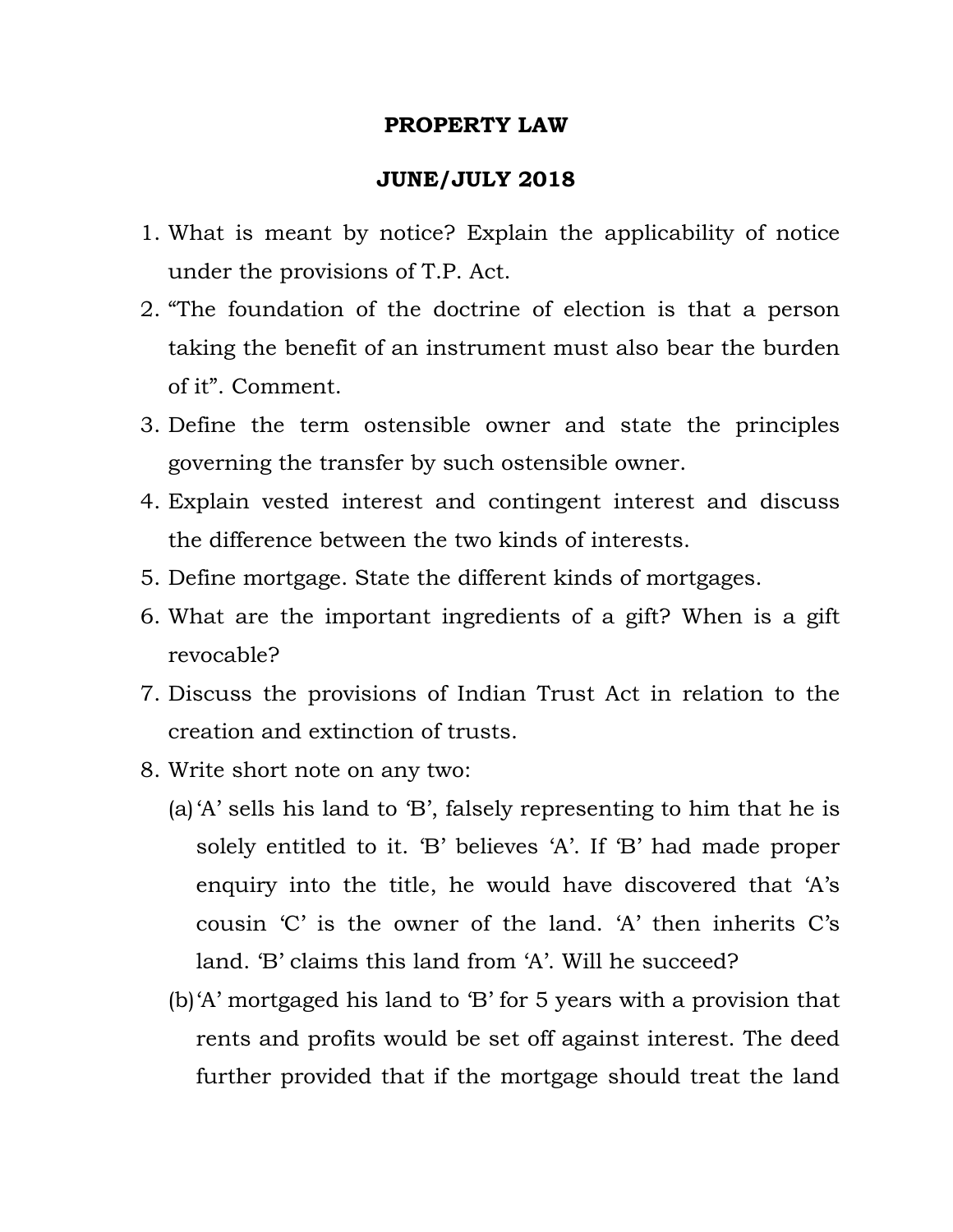as sold to him absolutely. 'A' filed a suit for redemption after 20 years from the due date. Will 'A' succeed?

(c) 'A' transfers a farm to 'B' for her life, and if she does not desert her husband, to 'C'. 'B' does not desert her husband. Whether 'C' can claim the farm?

## **PROPERTY LAW DECEMBER 2018 (OLD/NEW)**

- 1. Define Transfer of Property. What are the essentials of a valid transfer?
- 2. Discuss the rules relating to the transfer of property made for the benefits of an unborn person.
- 3. Explain the doctrine of Part performance.
- 4. "Once a mortgage is always a mortgage" Explain.
- 5. Define Lease. State the essentials of a Valid Lease.
- 6. What are the rights and liabilities of seller under Transfer of Property Act?
- 7. Define Trust. Distinguish it with 1) Agency and 2) Bailment.
- 8. Write short note on any two:
	- (a) Immovable Property.
	- (b) Transfer by Co-owner.
	- (c) Onerous Gift.
- 9. Answer any two of the following:
	- (a) 'A' sells his house to 'B' with a condition that he shall not alienate it without his consent. Is this condition valid?